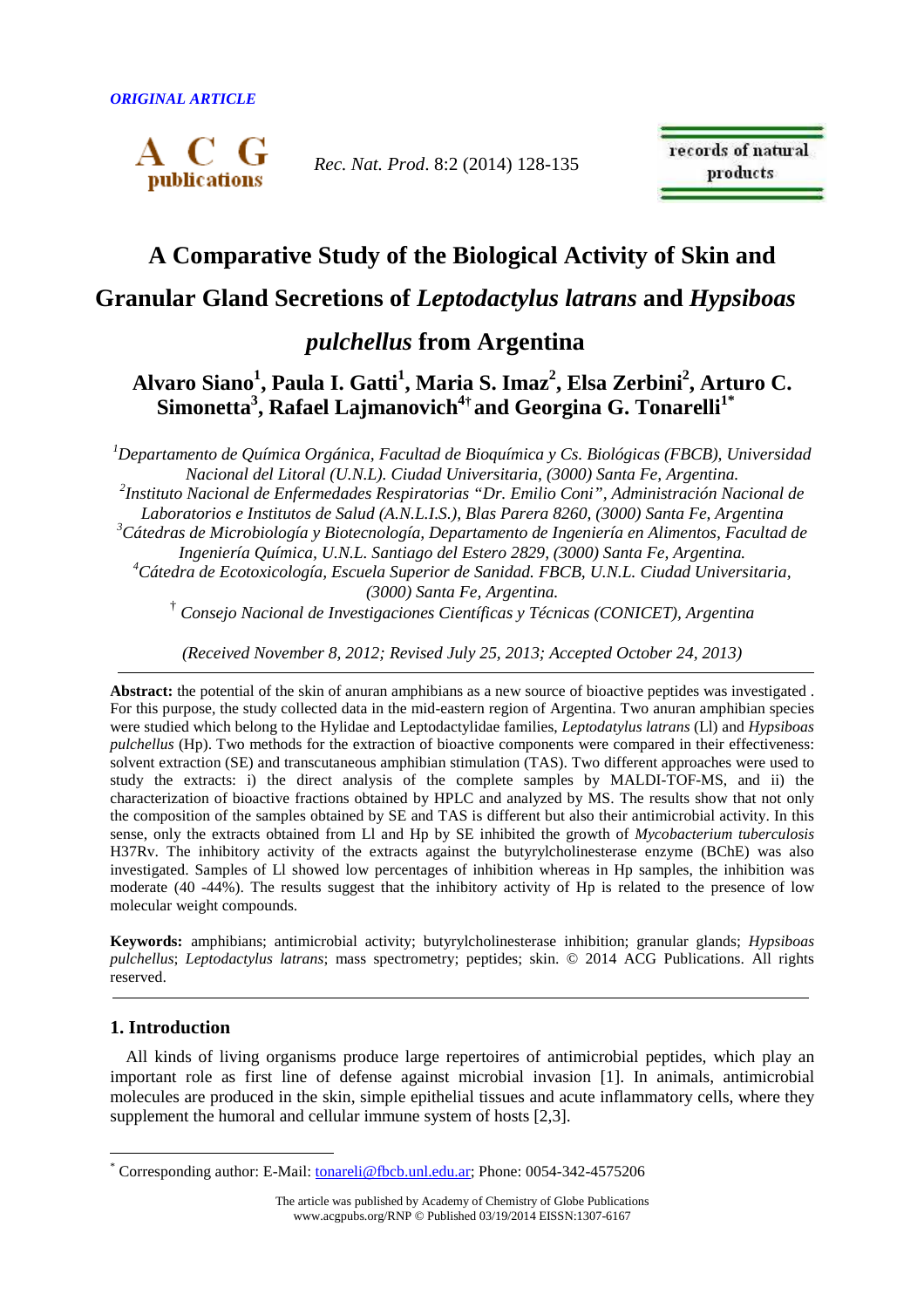In response to stress or predator attack, amphibians secrete a complex chemical cocktail from highly specialized skin structures, namely the venom or granular glands [3], which are dispersed throughout the dorsal surface (and rarely on the ventral) and often aggregated to form prominent structures called "macroglands" [4]. The molecular diversity of active components in these glands is high and includes alkaloids, biogenic amines, proteins and peptides [5-7]. These chemical defenses can be directed either against predators or against microorganisms and can provide useful taxonomic and phylogenic information to clarify the evolutionary history of frogs [8]. Peptides from amphibians' skin have particularly shown a broad spectrum of antimicrobial activity against Gram (+) and Gram (-) bacteria, and fungi. It has also been reported that some of these peptides show anti-tumoral activity with little toxicity against non-malignant cells [9-11].

In Argentina, despite the high richness of wild amphibians, knowledge on the antimicrobial properties and the presence of alkaloids in amphibians' skin is limited to a few species [6, 12-14]. In addition to their ability to inhibit certain bacteria strains, peptides may be able to act as both signal peptides [15] and tumoral markers [16], or they can alter the functioning of certain enzymes [17], as in the case of cholinesterase [18], among others.

Two forms of cholinesterase coexist in several organisms, acetylcholinesterase (AChE) and butyrylcholinesterase (BChE), and even though they are highly homologous (> 65%), they are products of different genes, located on chromosomes 7 and 3 in humans [19].

Although the initiation factors underpinning neurological diseases remain to be elucidated, it is well established that Alzheimer's disease (AD) is associated with a reduction in the levels of acetylcholine, which is the major neurotransmitter in the central nervous system. AChE is considered to be the chief enzyme involved in acetylcholine hydrolysis, as well as in the development of AD [20]. Selective and non-selective cholinesterase inhibitors have been used in the treatment of human diseases and in the control of insects [21-22].

In 1986, two polypeptides with potent anticholinesterase activity were reported: fasciculins I and II (FAS) [23]. FAS inhibit both acetylcholinesterase and butyrylcholinesterase from various sources. Several reports have described methodologies for the extraction of peptides/proteins from amphibian skin using organic polar solvents or buffer solutions [24-25]. In 1986, a method for recovering the secretions by injecting noradrenaline was reported [26]. More recently, a method has been described that uses a square-wave stimulator and a bipolar electrode to obtain the secretions without harming the animal [27].

In this work, we have investigated the chemical and biological properties of the skin secretions of *Leptodactylus latrans* (Anura: Leptodactylidae) and *Hypsiboas pulchellus* (Anura: Hylidae), which are the two most widespread species in the mid-eastern region of Argentina.

Two methods for obtaining the biologically active samples were analyzed in order to compare their effectiveness: electrical stimulation (TAS) and solvent extraction (SE). Our aim was to select the best, easiest strategy for the extraction of antimicrobial peptides for further purification and characterization.

## **2. Materials and Methods**

#### *2.1. Collection of amphibian specimens*

Adult specimens were collected in the Northern Access to the city of Paraná (province of Entre Ríos, Argentina) during the summer months, in the period 2006-2010. The collected species were: *Leptodactylus latrans* (Ll) (Anura: Leptodactylidae) and *Hypsiboas pulchellus* (Hp) (Anura: Hylidae). *2.2. Methods of biological sampling* 

The following methods were used to obtain the biological samples from each species: i) electric stimulation of the granular glands using the transamphibian membrane stimulator previously described [27], and ii) extraction with organic solvents in acid medium from the skin.

## *2.2.1. Transcutaneous amphibian stimulation* (TAS)

The instrument for electric stimulation was built according to the literature [28]. The secretions were obtained by moistening the animal skin with Milli-Q water and then gently massaging anurans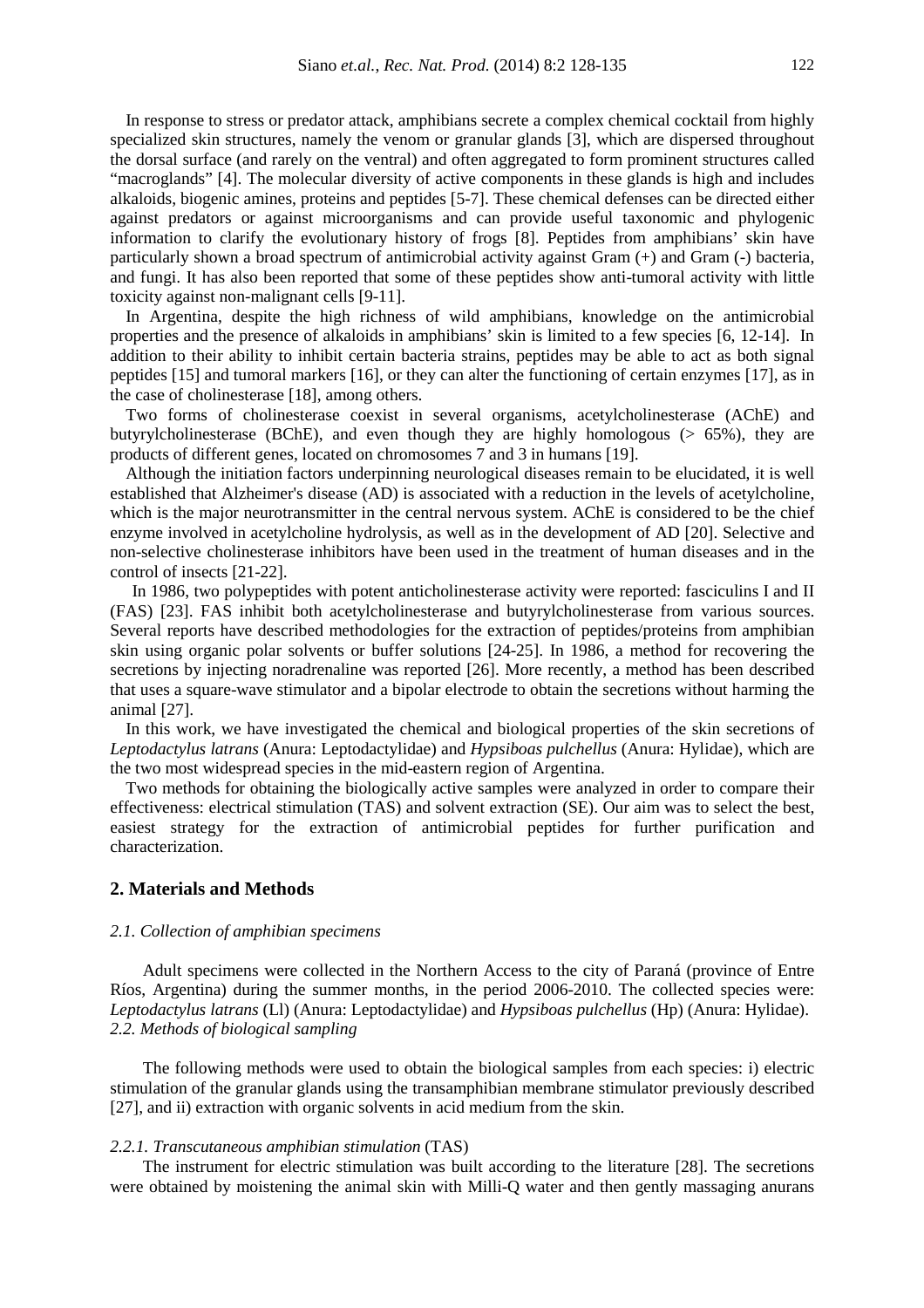laterally and dorsally from neck to thigh with activated TAS electrodes for 20-30 sec with a maximum voltage of 20V. During the electrical stimulation the animal skin was rinsed with Milli-Q water, and the aqueous solution was collected in a suitable vessel.

# *2.2.2. Solvent extraction* (SE)

Each specimen was euthanized following the recommendations of the American Society of Ichthyologists & Herpetologists [29] and the approval of FBCB's animal ethics committee.

The skin was removed and triturated; a solution of ethanol /water (60:40) was added. Aliquots of acetic acid were added to help the extraction and solubilization of the different compounds. The solution was kept in constant agitation during 2 h at 0ºC, followed by centrifugation at 10,000 rpm, at 4°C, and the process was repeated twice. The supernatant was separated and concentrated under reduced pressure.

The samples obtained by both methods were lyophilized and stored at -20°C.

#### *2.3. Partial purification and analysis of the extracts*

# *2.3.1. Dialysis of the extracts*

Lyophilized samples obtained by SE were dissolved in Milli-Q water and a few drops of methanol were added, agitated by vortex and sonicated until complete dissolution. The resulting solution was distributed equally into 1kDa and 2kDa cut-off membranes for dialysis and placed in beakers containing approximately one liter of water each. After stirring with a magnetic stirrer for 24 h, the fractions were concentrated in a rotary evaporator, lyophilized and stored at -20  $\degree$  C.

# *2.3.2. High Performance Reverse phase Liquid Chromatography (RP-HPLC)*

The samples obtained by TAS and SE were dissolved in Milli-Q Water containing 0.1% TFA, filtered with a 0.45 µm membrane disc (Merk, Millipore) and analyzed by reverse-phase HPLC on a Gilson equipment (USA) using an Atlantis (Waters)  $C_{18}$  analytical column (3 µm, 4.6 ID x 150mm). The run was performed using a linear gradient of 5-70% ACN/H<sub>2</sub>O for 35 min and 0.1 % TFA was added to each solvent; flow rate: 0.8mL/min. The eluates were monitored by their absorbance at 220nm; 20 µL of a 1mg/mL solution of each sample were injected (0.2 sensitivity).

For purification purposes a Phenomenex C18 semi- preparative column  $(250 \times 10 \text{ mm}, 10 \text{ mm}, 90 \text{ mm})$ Å) was used.

#### *2.3.3. Mass Spectrometry analysis*

Samples were analyzed in a MALDI-TOF/TOF Ultraflex II, Bruker Daltonics equipment at CEQUIBIEM Center (UBA, Buenos Aires, Argentina.), in the mass range of 600-3000 m/z.

# *2.4. Antimicrobial activity assays against Gram (+) and Gram (-) bacteria*

#### *2.4.1. Bacterial strains and culture conditions*

The following bacterial strains, belonging to the collection of the Food Engineering Department (Microbiology and Biotechnology Sections), FIQ, Universidad Nacional del Litoral, Argentina, were used as indicators of antimicrobial activity: *Escherichia coli* (DBFIQ Ec9)*, Bacillus cereus* (DBFIQ B28)*, Staphylococcus aureus* (DBFIQ S 21) and *Pseudomonas* sp (DBFIQ P 55).

The different strains were frozen at -20ºC and -80ºC in Nutrient Broth (Merck) supplemented with 15% (v/v) glycerol for cryopreservation. Before their use, bacteria were propagated overnight at 37ºC in Nutrient Broth (Merck).

# *2.4.2. Detection of antagonistic activity*

The agar-well-diffusion assay was used to investigate the antimicrobial activity of the biological samples [30]. For this purpose, 1 mL of an overnight culture of each indicator strain was added to 19 mL of molten Nutrient Agar (Difco) and poured in a sterile Petri dish. After cooling, wells of 6 mm diameter were cut into the agar plates and filled with 50 µL of a 5 mg/mL solution of each biological sample, in phosphate buffer pH 5.5. The plates were incubated at 37ºC for 24 h and the diameters of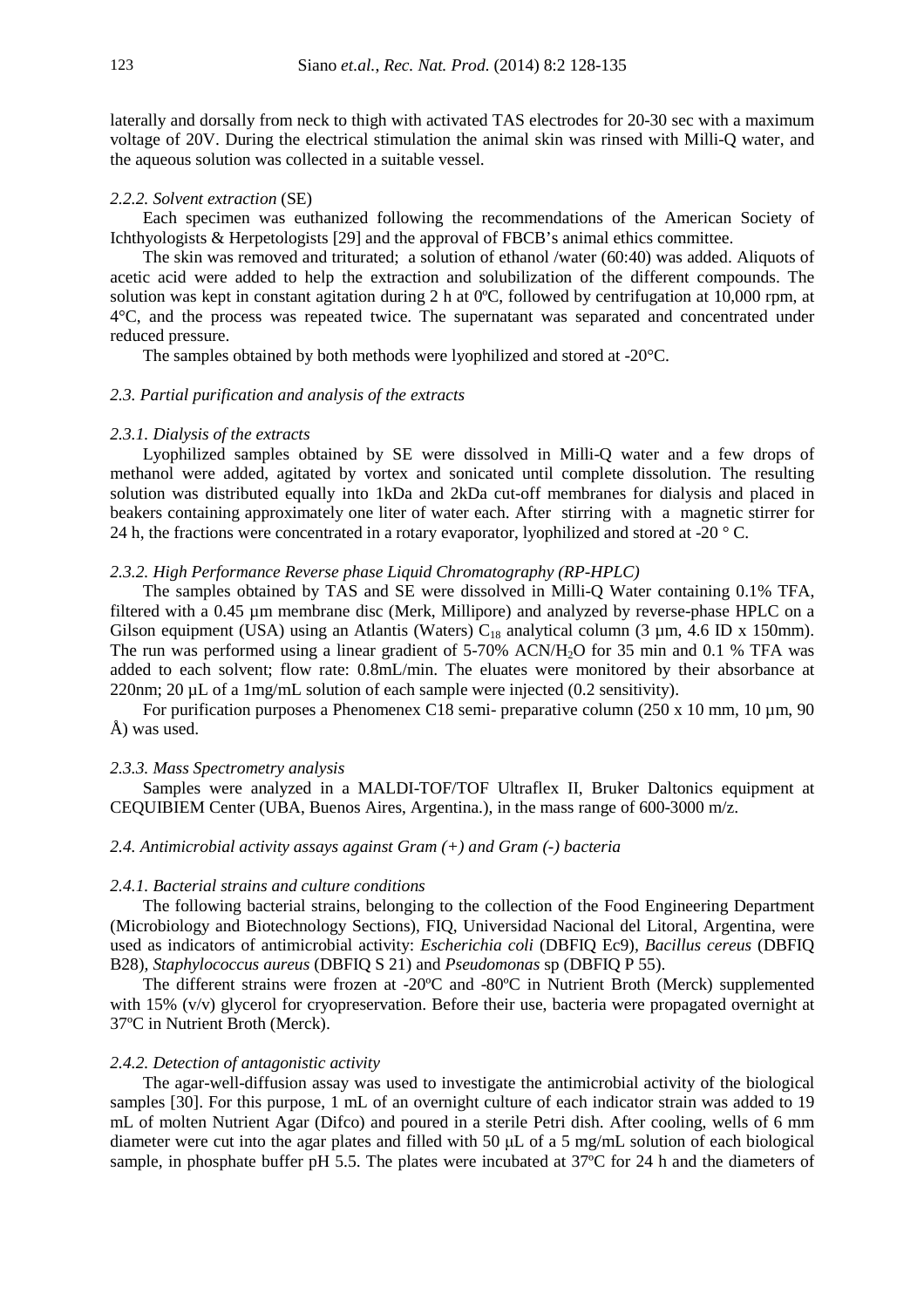the clear inhibition zones were subsequently measured. Each assay was done in triplicate and the results were expressed as an average of the measured values.

# *2.5. Evaluation of antimycobacterial activity*

*Mycobacterium tuberculosis* H37Rv was grown in an egg-based solid medium Lowenstein-Jensen with incubation at 37ºC for 3 to 4 weeks. Bacterial suspensions were prepared by dispersing the colonies with 6-9 sterile glass beads in a bottle containing 3-4 mL of Middlebrook 7H9 broth [base broth of Middlebrook 7H9 medium (Difco, Sparks, MD, USA; 4.7 g/L) with 0.2% glycerol, supplemented with 10% oleic acid-albumin-dextrose-catalase (OADC; Becton Dickinson, Sparks, MD, USA)] (7H9-S). Tubes were vigorously agitated for 1 min and afterwards left to settle for 30 min. The supernatants were then adjusted with distilled water to a density of 0.5 Mc Farland standard and diluted 1/25 with 7H9-S. Extract samples were dissolved in sterile phosphate buffered saline (PBS), 0.1 M pH 6.8, at a concentration of 3 mg/mL for LI and 2.5 mg/mL for Hp, and then diluted 1:4 with 7H9-S to obtain a final concentration of 750  $\mu$ g/mL and 625  $\mu$ g/mL for LI and Hp extracts, respectively. Similarly, the dialized samples were dissolved in sterile phosphate buffered saline (PBS), 0.1 M pH 6.8 at a concentration 2.5 mg/mL, and then diluted 1:4 with 7H9-S to obtain a final concentration of 625 µg/mL.

Antimycobacterial activity testing was performed using the micromethod with clear flat-bottomed 96-well polystyrene plates (Cellstar, Greiner Bio-one, Frickenhausen, Germany). The technique was performed as Leite et al. [31] described with minor changes. With the exception of the first well of each lane, each well was filled with 100  $\mu$ L of 7H9-S broth. 100  $\mu$ L of each extract sample dilution were added to wells 1 and 2 of each lane and then serial two-fold dilutions were prepared from well 2 of each lane. Then 100 µL of the inoculum were added to each well. The final concentration of each extract sample was from 2.9 to 375 µg/mL for LI extracts and 2.4 to 312.5 µg/mL for Hp extracts and dialized samples. Extract sample dilution buffer was used for growth control. Plates were sealed, put into translucent plastic bags and incubated at 37ºC. The bacterial growth (turbidity) was daily examined to monitor growth in control wells. Minimal inhibitory concentration (MIC) was defined as the lowest concentration that exhibited no growth by visual reading during the day in which development was observed in control wells.

# *2.6. Hemolysis assays*

The assay was performed using human red blood cells (hRBC) and following previously described protocols [32-33]. Briefly, human erythrocytes were isolated from heparinized blood by centrifugation (3,000 rpm for 10 min), after washing three times with saline solution. Erythrocyte solutions were prepared at a concentration of 0.4 %  $(v/v)$  in isotonic-saline solution. Test tubes containing 1 mL of erythrocyte solution were incubated with 1 mL of increasing concentrations of each extract (from 0.4 to 4.4 mg/mL) for 60 min at 37 °C. After centrifugation at 3,000 rpm for 5 min. the supernatant absorbance was measured at 405 nm. Lysis induced by 1% Triton X-100 was taken as 100%.

# *2.7. Protein Quantification*

The bicinchoninic acid assay (BCA) was used for protein quantification [34]. For the assay, the extracts were dissolved in Milli-O water, and 100  $\mu$ L of each sample were incubated with 2 mL of the BCA reagent at 60° C for 30 min. After cooling, absorbance was measured at 562 nm in a Metrolab 1700 UV- Vis spectrophotometer.

A standard curve was developed using Bovine Serum Albumin (BSA) in the concentration range between 0.1 and 1.5 g/mL.

#### *2.8. Anticholinesterase activity assessment*

The inhibitory activity towards butyrylcholinesterase (BChE) was evaluated using Ellman's method [35]. BChE hydrolyzes the thiol ester butyrylthiocholine to thiocholine and acetate. In turn, thiocholine reduces the 5,5'-dithiobis-2-nitrobenzoic acid (DTNB) liberating 2-nitro-5 mercaptobenzoate, which absorbs at 405 nm.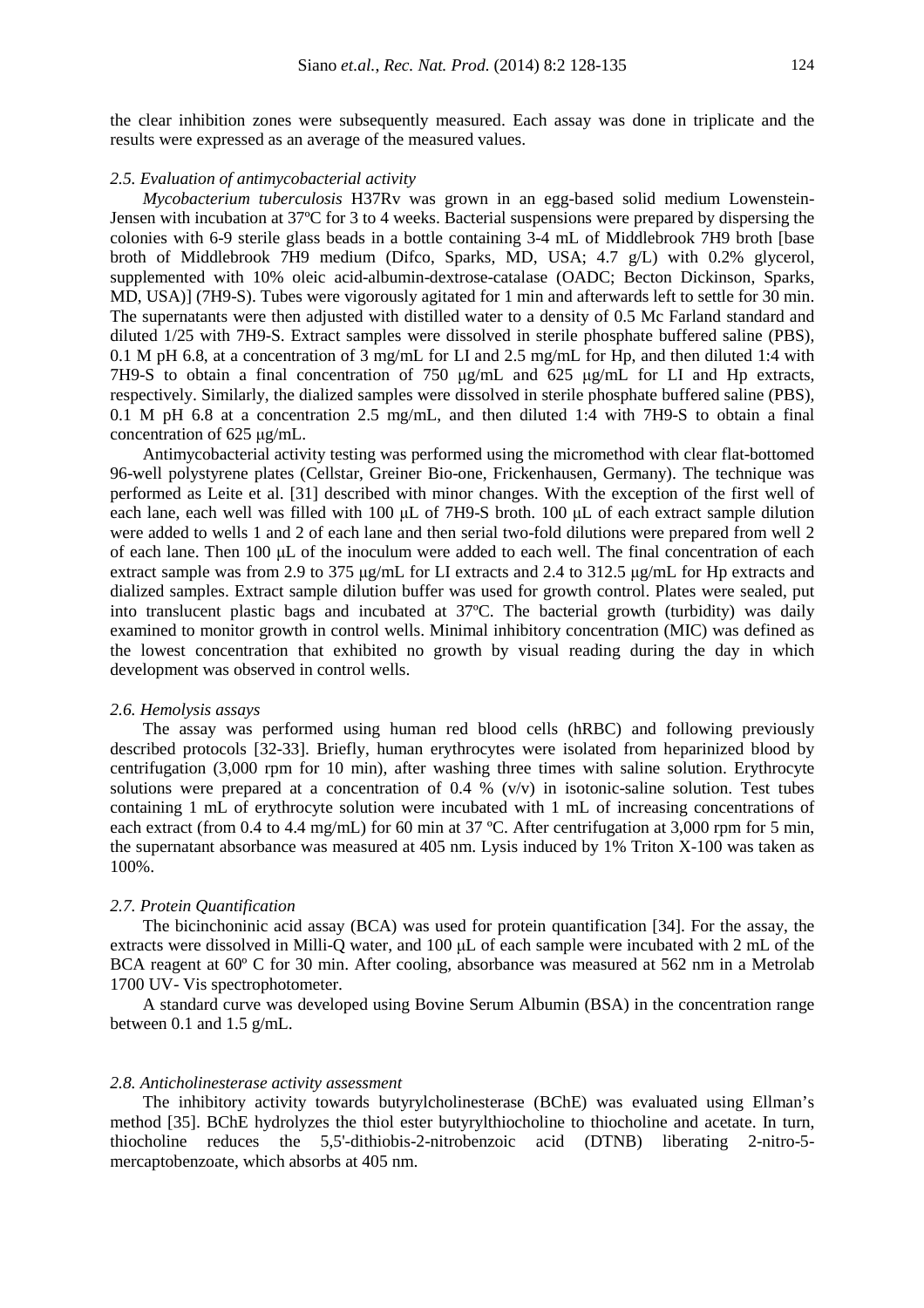A commercial kit of Wiener Laboratories SAIC, Argentina (http://www.wiener-lab.com.ar) was used and the manufacturer's protocols were followed. The lyophilized extracts and dialyzed fractions were reconstituted in phosphate buffer pH 7.7 and serial dilutions were made. The samples were incubated with 7 µL of human plasma for 30 min at 25-30°C. Each vial containing the substrate was reconstituted in 3 mL of buffer solution and 900 µL of this solution were added to each sample, immediately measuring the absorbance at 405 nm in a Metrolab 1700 UV-VIS spectrophotometer. The enzyme kinetics fitted the initial velocity of the enzyme reaction as a function of substrate concentration.

Maloxon (oxidation product of malathion, an organophosphate pesticide) was used as a positive control of inhibition, and phosphate buffer pH 7.7 as the control of basal activity of the enzyme (BEA) (Data not shown).

All samples were analyzed in triplicate.

Enzymatic Activity (U/l) =  $(\Delta Absorbance/30sec)$  x 22710

% Enzymatic Activity (%EA) = (EAS/BEA) x 100

% Inhibition  $= 1 - %EA$ 

EAS: Enzymatic Activity of the sample; BEA: Basal Enzymatic Activity

# **3. Results and Discussion**

## *3.1. Collection of amphibian specimens*

The species studied are shown in Table 1 together with data concerning the geographic regions from which they were collected, number of specimens used and their sizes, among others.

| <b>Species</b> | Acronym | Year of<br>collection | <b>Source</b>                                                                         | Number of<br>specimens $\left( \cdot \right)$ | <b>Average SVL</b><br>$(\mathbf{mm})$ (**) | Average % of<br>proteins |            |  |  |
|----------------|---------|-----------------------|---------------------------------------------------------------------------------------|-----------------------------------------------|--------------------------------------------|--------------------------|------------|--|--|
|                |         |                       |                                                                                       |                                               |                                            | <b>SE</b>                | <b>TAS</b> |  |  |
| L. latrans     | Ll      | 2006/2008             | Northern access to<br>Paraná (Entre Ríos)<br>31°42′44.83″S<br>$60^{\circ}32'50.25''W$ | 6                                             | 80-120                                     | 39.22                    | 5.1        |  |  |
| H.pulchellus   | Hp      | 2008/2010             | Northern access to<br>Paraná (Entre Ríos)<br>31°42′44.83″S<br>$60^{\circ}32'50.25''W$ |                                               | $37 - 50$                                  | 29.8                     | 47.45      |  |  |

**Table 1.** Collection of amphibian specimens

SE: Solvent extraction; TAS: Transcutaneous Amphibian Stimulation . (\*\*) SVL: snout-vent length. (\*) total number of specimens used for the extraction of the biological samples by both methods.

# *3.2. Antagonistic activity against Gram (+) and Gram (-) bacteria*

Table 2 shows that all the samples obtained from Ll inhibited the four tested bacterial strains, but the SE samples were more active than those obtained by TAS. Moreover, the inhibitory activity of the dialyzed fractions (ES> 1kDa and ES> 2kDa) was greater than that of the complete extract, particularly against *S. aureus* and *Pseudomona* sp.

The inhibitory activity of the complete extracts of Hp (SE and TAS) and dialyzed fractions are presented in Table 2. In this case, TAS and SE samples were particularly active against Gram (-) bacteria, but fraction ES> 2kDa was the most active against the *S. aureus* strain*.* 

Studies carried out in Brazil by Castro et al demonstrated that fractions isolated from skin extracts of *H. albopunctatus* inhibited the growth of *E. coli* and *S. aureus* bacterial strains. From these extracts, hylin-a1 was isolated showing important antimicrobial activity against both strains [36].

While there are numerous reports about the antimicrobial properties of amphibian skin secretions of the Hylidae and Ranidae families, there is still little information on the Leptodactylidae family [37]. Six ocellatins have been identified from *L. latrans*, which showed moderate antimicrobial activity against the *E. coli* strain [38-40].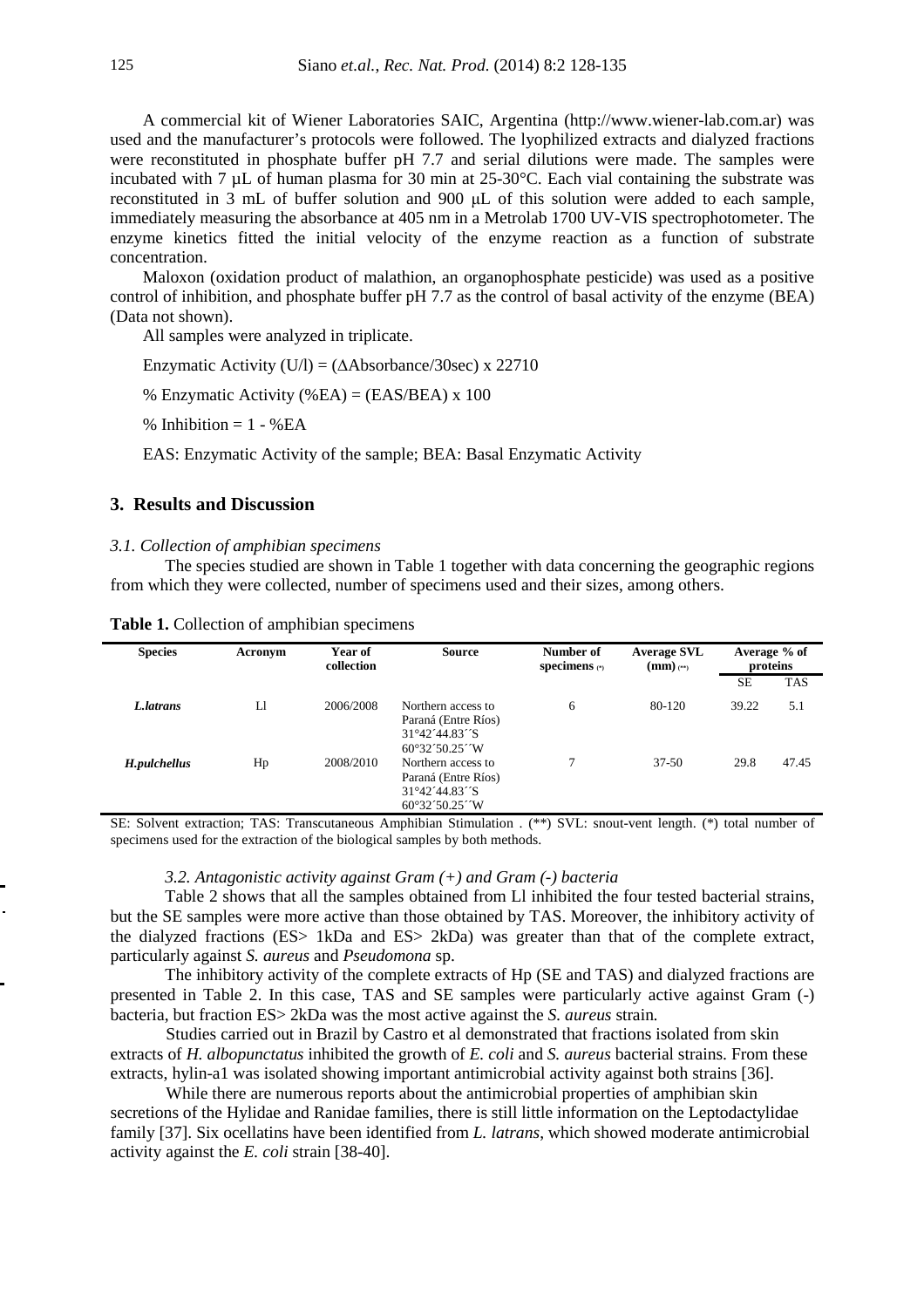|    |               |                             | Indicator strains             |                                     |      |  |  |  |  |  |  |  |  |  |
|----|---------------|-----------------------------|-------------------------------|-------------------------------------|------|--|--|--|--|--|--|--|--|--|
|    | <b>Sample</b> | E. coli<br><b>DBFIQ Ec9</b> | S. aureus DBFIQ<br><i>S21</i> | Pseudomonas sp.<br><b>DBFIQ P55</b> |      |  |  |  |  |  |  |  |  |  |
|    |               |                             |                               |                                     |      |  |  |  |  |  |  |  |  |  |
|    | SE            | 5                           | 6                             | 6                                   | 6    |  |  |  |  |  |  |  |  |  |
| Ll | SE > 1kDa     | 6                           | 10                            | 12                                  | 12   |  |  |  |  |  |  |  |  |  |
|    | SE > 2kDa     | 7                           | 9                             | 11                                  | 13   |  |  |  |  |  |  |  |  |  |
|    | <b>TAS</b>    | 3                           | 3                             | 3                                   | 3    |  |  |  |  |  |  |  |  |  |
|    | <b>SE</b>     | 12                          | 7.5                           | 9                                   | 10.5 |  |  |  |  |  |  |  |  |  |
|    | SE > 1kDa     | 9                           | 5                             | 7                                   | 8    |  |  |  |  |  |  |  |  |  |
| Hp | SE > 2kDa     | 7                           | 4                             | 15                                  | 10   |  |  |  |  |  |  |  |  |  |
|    | <b>TAS</b>    | 12                          | 6.5                           | 8                                   | 11   |  |  |  |  |  |  |  |  |  |

**Table 2**. Antagonistic activity of samples obtained from *L. latrans* and *H. pulchellus* against Gram (+) and Gram (-) bacteria.

Diameter of wells: 6mm. Diameter of wells was subtracted from the inhibited zone (\*).DBFIQ: collection of the Food Engineering Department (Microbiology and Biotechnology Section), Facultad de Ingeniería Química, Universidad Nacional del Litoral, Santa Fe, Argentina. SE: complete extract obtained by ethanol-water extraction in acid media; SE> 1kDa and SE> 2kDa: fractions obtained by dialysis with membranes of 1 and 2 kDa cut-off, respectively. TAS: sample obtained by transcutaneous electrical stimulation.

#### *3.3. Minimal inhibitory concentration (MIC) against Mycobacterium tuberculosis H37Rv (MT)*

As shown in Table 3, the only samples that inhibited the growth of MT were the ones obtained by the SE method.

| <b>Species</b> |            | <b>MIC</b>                   | <b>Species</b> |            | <b>MIC</b>       |
|----------------|------------|------------------------------|----------------|------------|------------------|
| Ll             | <b>SE</b>  | $187.5 \mu g/mL$             |                | <b>SE</b>  | $156.3 \mu g/mL$ |
|                | SE > 1kDa  | $78.1 \,\mathrm{\upmu g/mL}$ |                | SE > 1kDa  | NI               |
|                | SE > 2kDa  | NI                           | Hp             | SE > 2kDa  | NI               |
|                | <b>TAS</b> | NI                           |                | <b>TAS</b> | NI               |
|                | F. III     | $90.0 \,\mathrm{\upmu g/mL}$ |                |            |                  |
|                |            |                              |                |            |                  |

**Table 3.** Determination of the Minimal inhibitory concentration (MIC) against *M. tuberculosis*  H37Rv of *L. latrans* and *H. pulchellus* samples

NI: No Inhibition.

The SE samples of Ll and Hp inhibited the growth of the MT strain with a MIC of 187.5  $\mu$ g/mL and 156.3 µg/mL, respectively. After dialysis, it was found that fraction ES>1kDa from Ll was the only one that inhibited the growth of this strain (MIC: 78.1 µg/mL). According to these results, the MW of the active components of Ll would be in the range of 1000 to 2000 Da. In this situation, the results of the MIC were similar to those reported by Cole et al who worked with pleurocidin obtained from fish skin secretions [41].

Many natural products have been reported with inhibitory activity against *M. tuberculosis* or related organisms. These compounds have been isolated from diverse natural sources, including terrestrial and marine plants and animals, and microorganisms [42]. However, there are no reports about peptides isolated from the skin of anuran amphibians that inhibit the growth of MT.

#### *3.4. RP-HPLC analysis*

Figure 1 (A and B) shows the HPLC chromatograms of Ll and Hp samples obtained by solvent extraction (SE) and transcutaneous electrical stimulation (TAS). The chromatographic profiles of each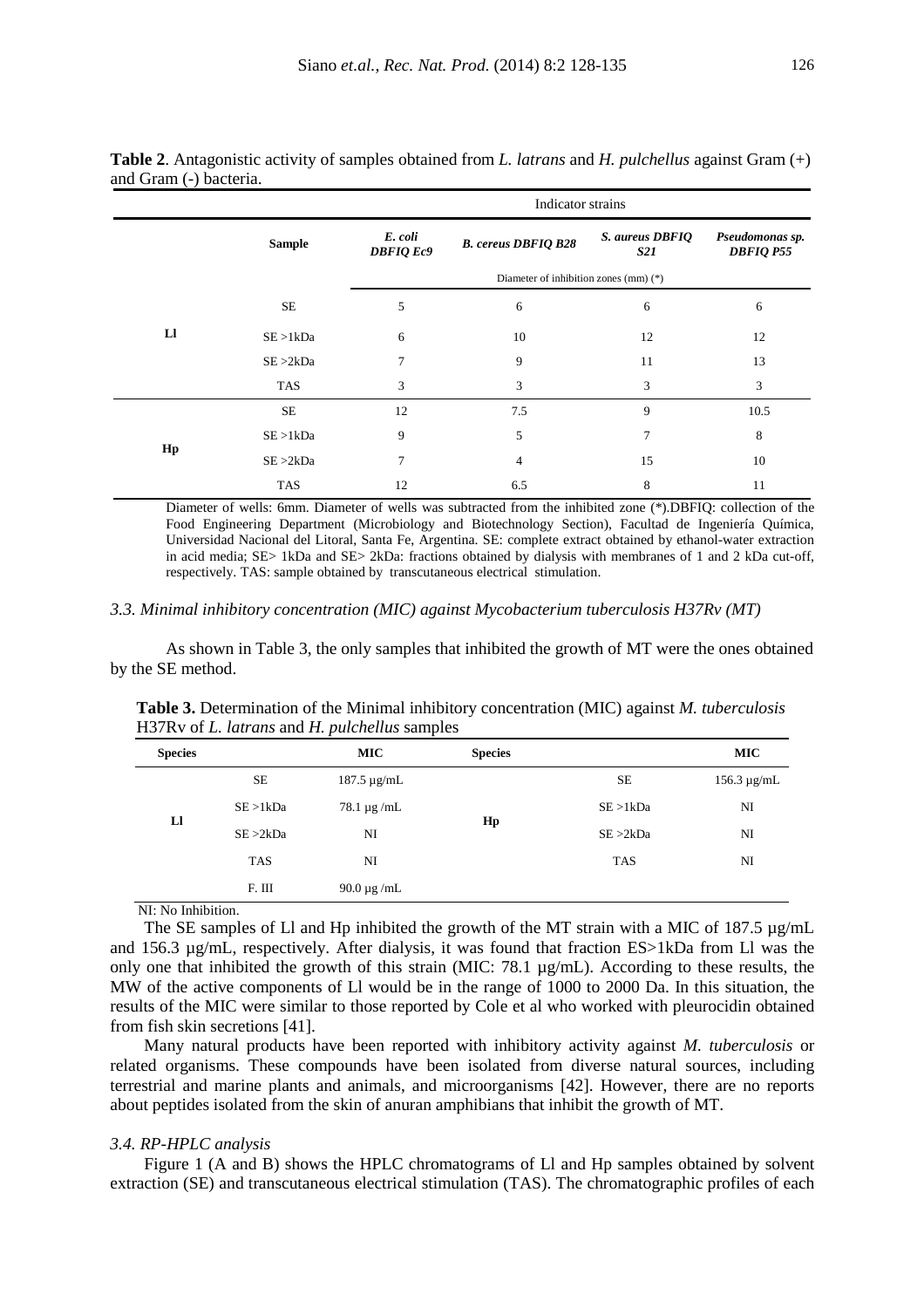species are different, according to the extraction method used, with a greater number of hydrophilic components when the SE method is employed.



**Figure 1.** Comparative HPLC chromatographic profiles of samples of *L. latrans* (A) and *H. pulchellus* (B) obtained by SE and TAS methods.

For Hp, both chromatograms show the presence of compounds in a wide range of hydrophobicities, and for Ll it was not possible to compare both chromatograms, due to the presence of a main component that eluted with 30% ACN, which appeared in both samples.

# *3.5. Chromatographic profiles of the dialyzed fractions*

The chromatographic profiles of the dialyzed fractions of Ll and Hp are shown in Figures 2 and 3, respectively*.*

The analysis of the Ll chromatograms suggests that the MW of the major component of fractions SE<1kDa and SE<2kDa, which elutes with 30% ACN ( rt: 12 min) is approximately less than 1kDa. This peak was isolated by RP- HPLC and did not show inhibitory activity against the tested strains.



**Figure 2.** Chromatographic profiles of dialyzed fractions of *L. latrans*. A: fractions SE> 1kDa and SE<1kDa. B: fractions SE> 2kDa and SE<2kDa.

A comparative analysis of the Ll chromatograms (Figure 2) also indicates the peaks that elute between 38 to 54% ACN with a rt of 15-20 min approximately, may correspond to the bioactive peptide fraction.

Figure 3 shows that the Hp extract contains a major peak that elutes with 40% ACN and most probably has a MW greater than 2000 Da. This peak may correspond to a tissue protein, consistent with the high content of proteins detected in this sample (Table 1).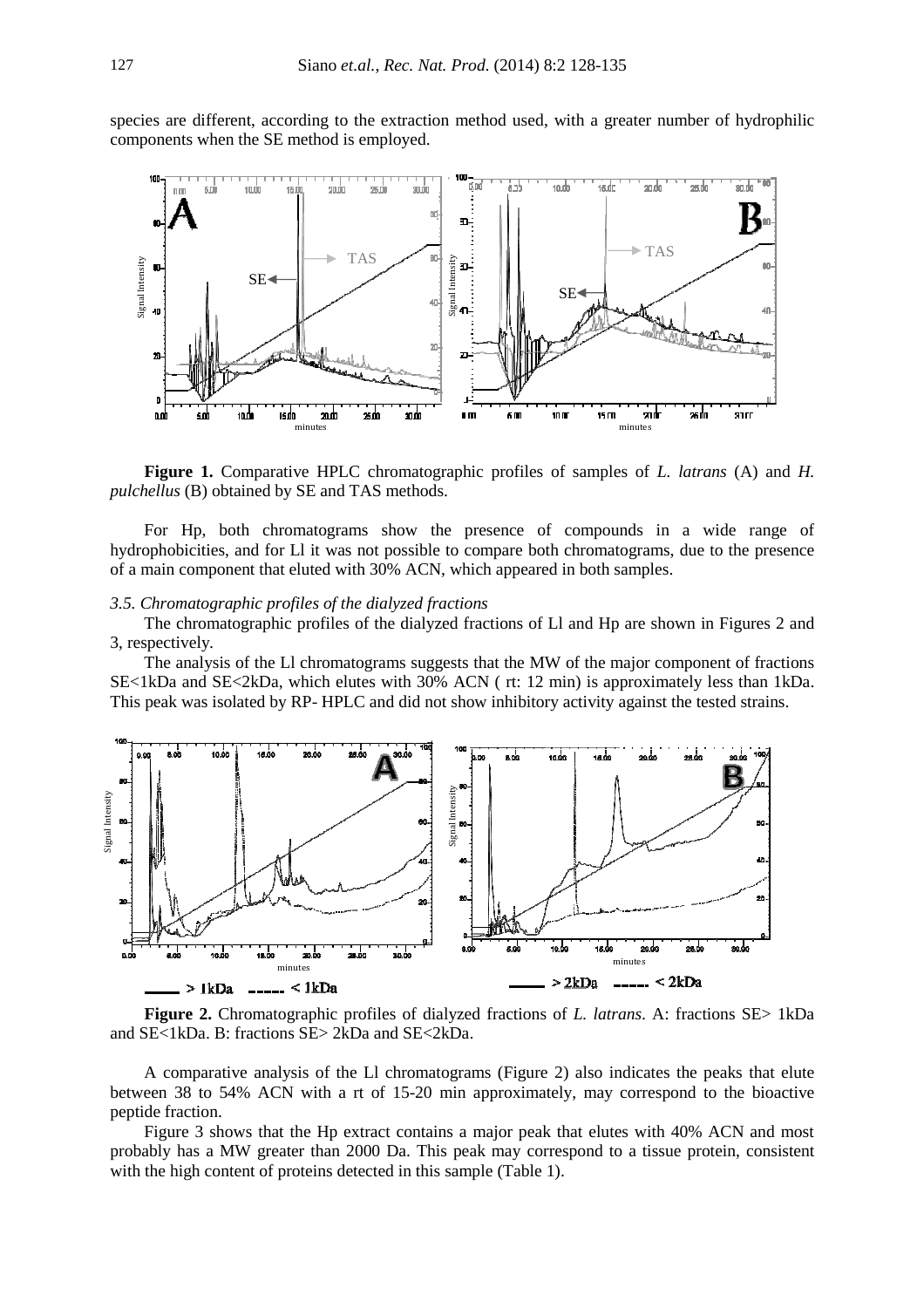

**Figure 3.** Chromatographic profiles of dialyzed fractions of *H. pulchellus*. A: fractions SE> 1kDa and SE<1kDa. B: fractions SE> 2kDa and SE<2kDa.

In fraction ES>1kDa, several peaks eluting between 8-12 min and with 18-28% ACN were detected, which may correspond to the mixture of bioactive peptides. These peaks along with others also appear in fraction ES>2kDa and elute with similar % ACN.





**Figure 4.** MALDI-TOF MS of *L. latrans* samples obtained by SE (A and B) and TAS (C).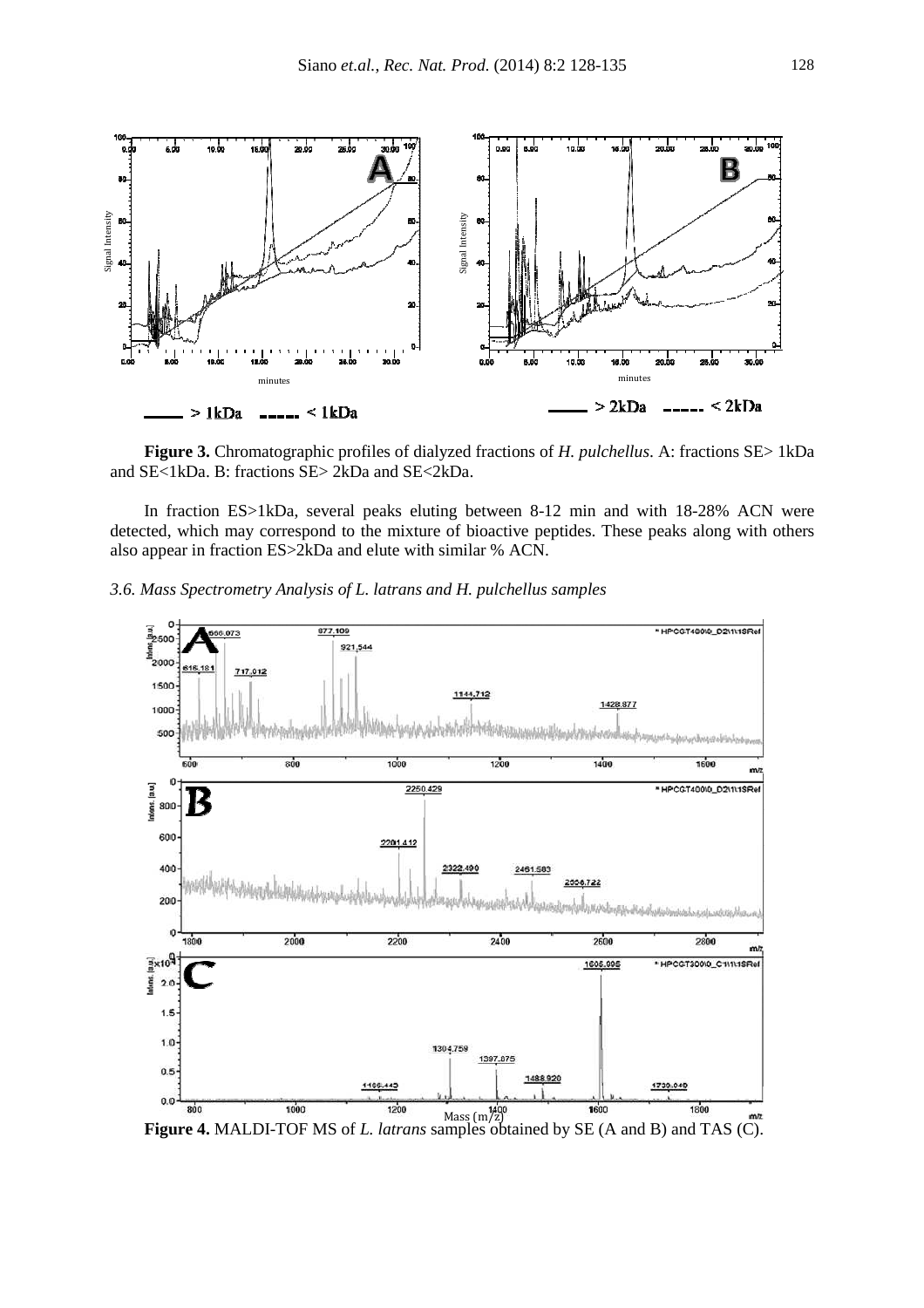The MS spectra of the Ll samples (Figure 4) showed that the one obtained by SE (Figures 4.A and B) has a very complex composition. The presence of compounds in a wide range of masses was observed. Ions with m/z: 2558.7, 2250.4, 2201.4 and 2274.0 correspond to ocellatins -1, -2, -3 and -4, according to previously reported data that indicated for them a MW of 2559.19, 2250.34, 2200.89 and 2274.24 Da, respectively, determined by ESI-MS and MALDI-TOF-MS (Table 4) [39]. These ocellatins are caboxamide type. Furthermore, several ions with m/z between 600 and 1450 that may correspond to enzymatically degraded peptides were also detected (Figure 4).

| <b>Identification</b>                                                                                                                                                                                                                                                                                                                          |  |  |  |  |  |  | Sequence |  |  |  |  |  |  | $Nr$ MW |
|------------------------------------------------------------------------------------------------------------------------------------------------------------------------------------------------------------------------------------------------------------------------------------------------------------------------------------------------|--|--|--|--|--|--|----------|--|--|--|--|--|--|---------|
| <b>Ocellatin-1</b> G V V D I L K G A G K D L L A H L V G K I S E K V 25 2559.19                                                                                                                                                                                                                                                                |  |  |  |  |  |  |          |  |  |  |  |  |  |         |
| <b>Ocellatin-2</b> G V L D I F K D A A K Q I L A H A A E Q I - - - - - 21 2250.34                                                                                                                                                                                                                                                              |  |  |  |  |  |  |          |  |  |  |  |  |  |         |
| Ocellatin-3 G V L D I L K N A A K N I L A H A A E Q I - - - - 21 2200.89                                                                                                                                                                                                                                                                       |  |  |  |  |  |  |          |  |  |  |  |  |  |         |
| <b>Ocellatin-4</b> G L L D F V T G V G K D I F A Q L I K Q I - - - - 21 2274.24                                                                                                                                                                                                                                                                |  |  |  |  |  |  |          |  |  |  |  |  |  |         |
| <b>Ocellatin-5</b> G L L D F L K A A G K G L V T N L $        -$ 17 1730.08                                                                                                                                                                                                                                                                    |  |  |  |  |  |  |          |  |  |  |  |  |  |         |
| <b>Ocellatin-6</b> A V L D F I K A A G K G L V T N I M E K V G - - - 22 2274.76                                                                                                                                                                                                                                                                |  |  |  |  |  |  |          |  |  |  |  |  |  |         |
| $\mathbf{M}_{11}$ $\mathbf{M}_{21}$ $\mathbf{M}_{31}$ $\mathbf{M}_{41}$ $\mathbf{M}_{51}$ $\mathbf{M}_{61}$ $\mathbf{M}_{71}$ $\mathbf{M}_{81}$ $\mathbf{M}_{91}$ $\mathbf{M}_{10}$ $\mathbf{M}_{11}$ $\mathbf{M}_{12}$ $\mathbf{M}_{13}$ $\mathbf{M}_{14}$ $\mathbf{M}_{15}$ $\mathbf{M}_{16}$ $\mathbf{M}_{17}$ $\mathbf{M}_{18}$ $\mathbf{$ |  |  |  |  |  |  |          |  |  |  |  |  |  |         |

**Table 4.** Sequences of reported ocellatins

Nr: Number of residues. MW: Molecular weight

Unlike that observed in the SE sample, a reduced number of ions was detected in the Ll sample obtained by TAS (Figure 4C). For this, an ion with  $m/z$ : 1605.995 showed the highest relative abundance. Subsequent studies by MALDI-TOF-TOF allowed us to determine that this peak corresponds to an anionic peptide (data not shown). Ions 1739.040 and 1304.759 may correspond to truncated versions of ocellatin-2 (Table 4) which resulted from the analysis of the reported sequences [38, 40]. The reduced number of ions detected in the TAS sample is in agreement with its lower antimicrobial activity.

The presence of several peptidases involved in propeptide processing was particularly studied in the skin of *Xenopus laevis.* Among them, several studies have reported the presence of a dipeptidylaminopeptidase [43], a cysteine endopeptidase [44], a highly specific protease that cleaves after a single arginine of a consensus sequence of peptide hormone precursors [45], and an endopeptidase named magainase that recognizes helical peptides of amphipatic nature with more than 12 residues [46].

Leite et al. reported the isolation of two novel antimicrobial peptides from the skin secretions of *Leptodactylus latrans*, ocellatins-5 and -6 (Table 4) and five truncated forms of the same sequences. They proposed that these truncated forms of ocellatins were enzymatically processed products, cleaved by a skin enzyme. Also, the amino acid sequence of the two novel peptides shows structural similarity with other antimicrobial peptides found in the skin secretion of other leptodactylidae frogs. This observation is consistent with the hypothesis that many frog skin antimicrobial peptides are evolutionarily related, having arisen from multiple duplications of an ancestral gene that existed before the evolutionary divergence of the different species [38]. None of the other ions detected by MALDI-TOF-MS corresponds to other sequences identified from the Leptodactylidae family, such as laticeptins [47], pentadactilins [48], falaxins [49] or leptoglicins [50].

Samples obtained by both methods from Hp (Figure 5) have a predominance of ions with m/z between 700 and 1000. A small number of ions with m/z greater than 1000 and high relative abundance were found in both samples: 1892.998 and 1850.990 in SE, and 1504.080 and 1463.982 in TAS samples.

According to the data shown in Table 1, the TAS sample of Hp contains high percentages of proteins (47.45%). Then, a great number of components of this sample may be peptides and proteins of high molecular weight that were not considered in this study. The same conclusion resulted from the analysis of the % of proteins detected in the dialyzed sample of Hp (69.02%).

Many peptides from frog skin have been isolated and characterized so far on the basis of their biological activity and after several steps of chromatographic purification, which is a very timeconsuming approach. The characterization of proteins from venoms with a combination of mass spectrometric techniques appears as a straightforward and efficient alternative method [51-53].

In this sense, the direct MALDI-TOF MS analysis of complete extracts of Ll obtained by SE allowed the identification of known groups of biological active peptides, ocellatins, based on their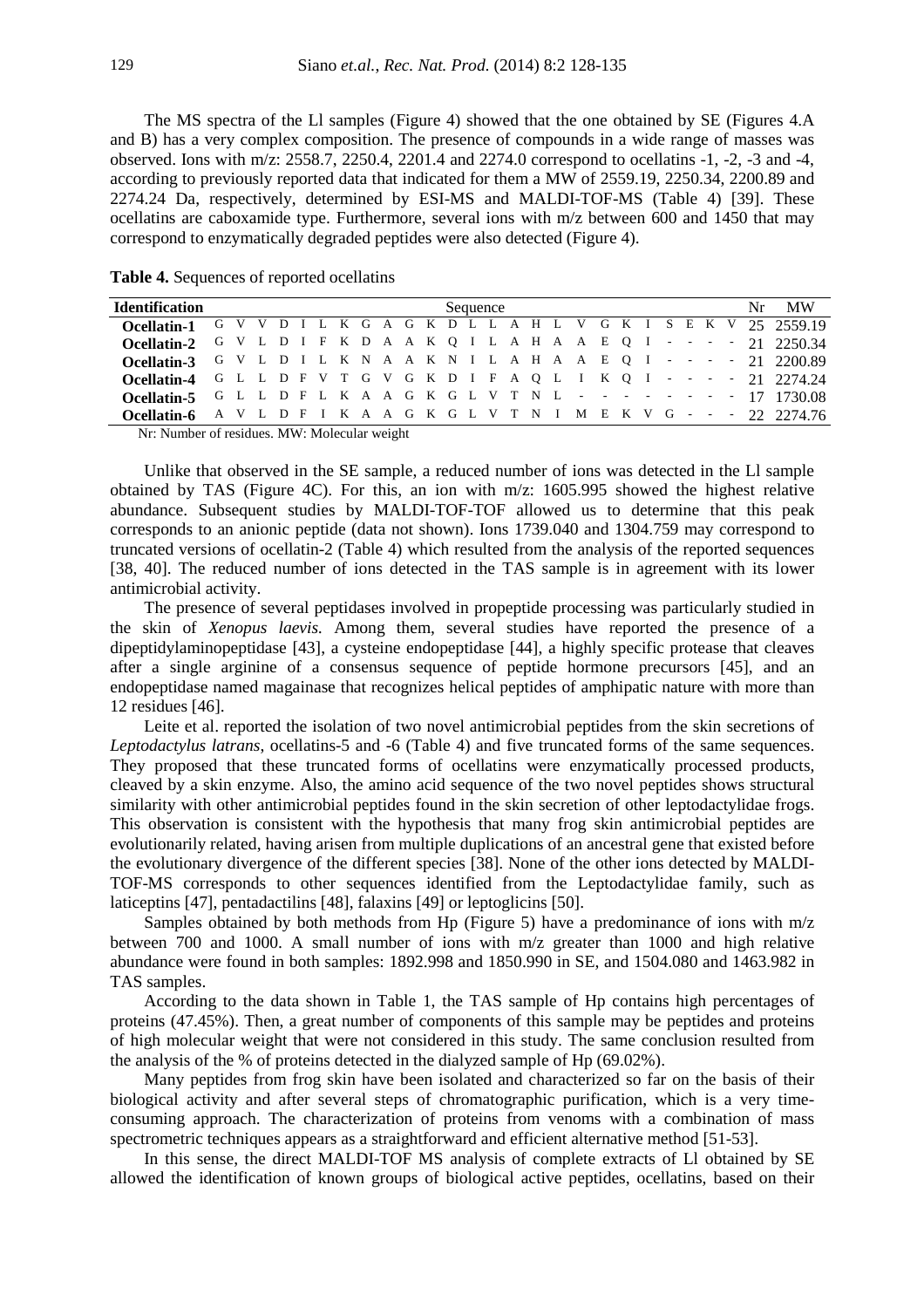

molecular mass. This finding suggests that this kind of studies can be useful as part of chemotaxonomic studies to classify skin components by virtue of their mass fingerprints.

# *3.7. Purification of fraction SE>1kDa obtained from Ll*

The sample was purified by RP-HPLC using a C18 semi-preparative column, and 7 fractions were obtained (Figure 6). The ability of each fraction to inhibit the growth of MT was investigated, and it was found that only fraction number three (F.III) was active against this mycobacterial strain.



**Figure 6.** Chromatographic fractionation of SE > 1kDa sample of *L. latrans* by reversed-phase HPLC.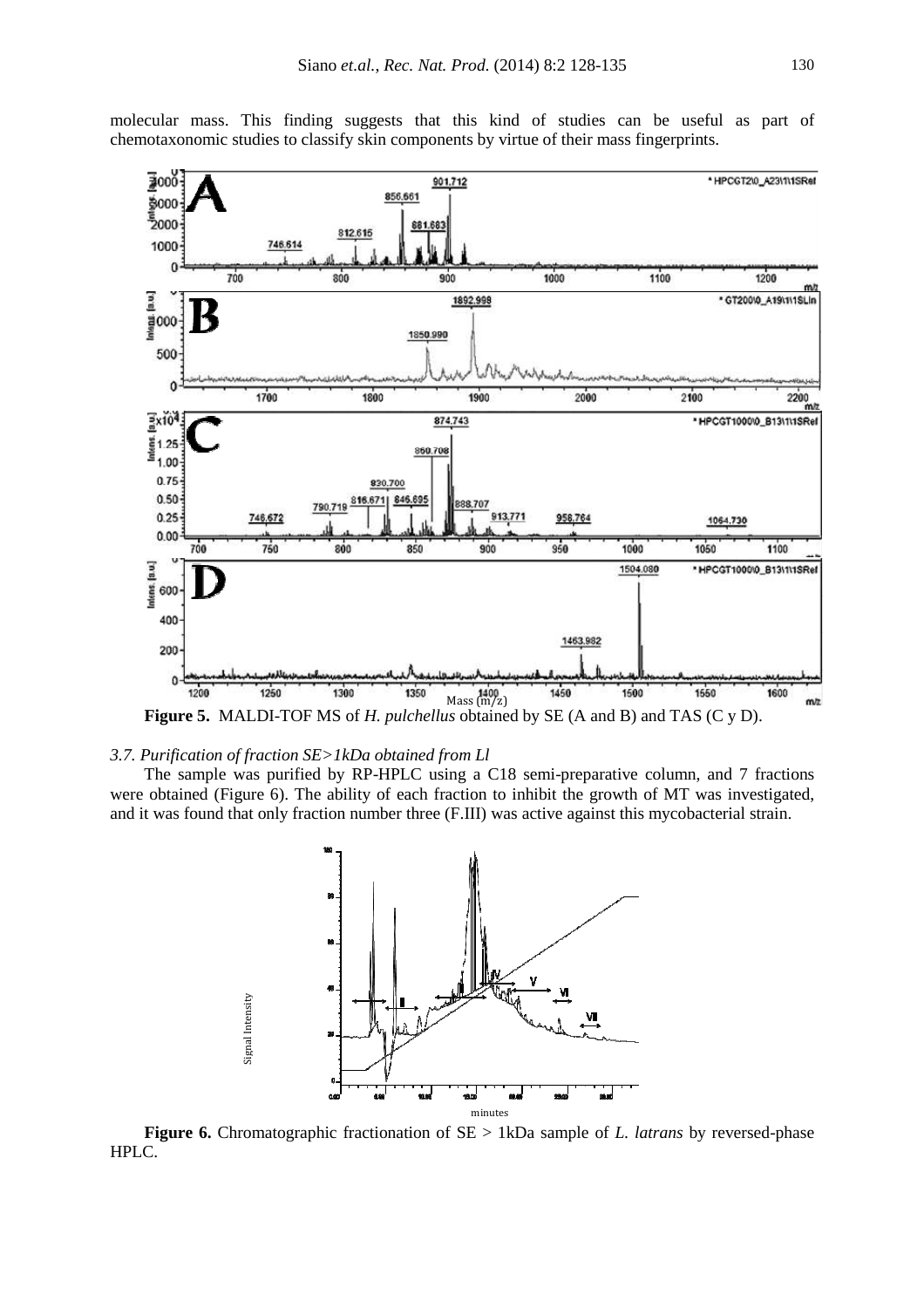Fraction III (F.III) was analyzed by MALDI-TOF- MS and four major ions with m/z between 1200 and 1900 were detected: 1578.75, 1272.66, 1466.66 and 1928.89 (Figure 7).



**Figure 7.** MALDI-TOF MS of Fraction III of *L. latrans*. The presence of four major components is observed with m/z in the range 1200-1900: 1578.75, 1272.66, 1466.66 and 1928.89

#### *3.8. Hemolytic activity*

The hemolytic activity of Ll extracts increased significantly with their concentration, being maximum at 2 mg/mL (82%) for the TAS sample, and at 5 mg/mL (80.7%) for SE ones (Figure 8). The dialyzed fractions were less hemolytic than the complete extract, producing 20% of hemolysis at 3 mg/mL and 30-40% at 5 mg/mL.



**Figure 8.** Hemolytic activity of *L. latrans* samples obtained by SE and TAS methods

Leite et al. reported that amphibian protection against pathogens may be related to a synergistic effect of the different compounds present in the granular glands [38]. In this way, and taking into account that SE<1kDa is not hemolytic, the major hemolytic activity of the complete SE extract is related to a synergistic effect of the peptides mixture, and not to the presence of other compounds of low MW, such as alkaloids, amines, steroids and short peptides.

For Hp (Figure 9), it was observed that at 2.5 mg/mL both extracts produced more than 80% of hemolysis, while the dialyzed fractions (SE>1kDa and SE>2kDa) produced 20% and 36% of hemolysis, respectively. Similar to what was observed with Ll, full extracts were more hemolytic than their respective dialyzed fractions, which is related to a synergistic effect of the peptide mixtures.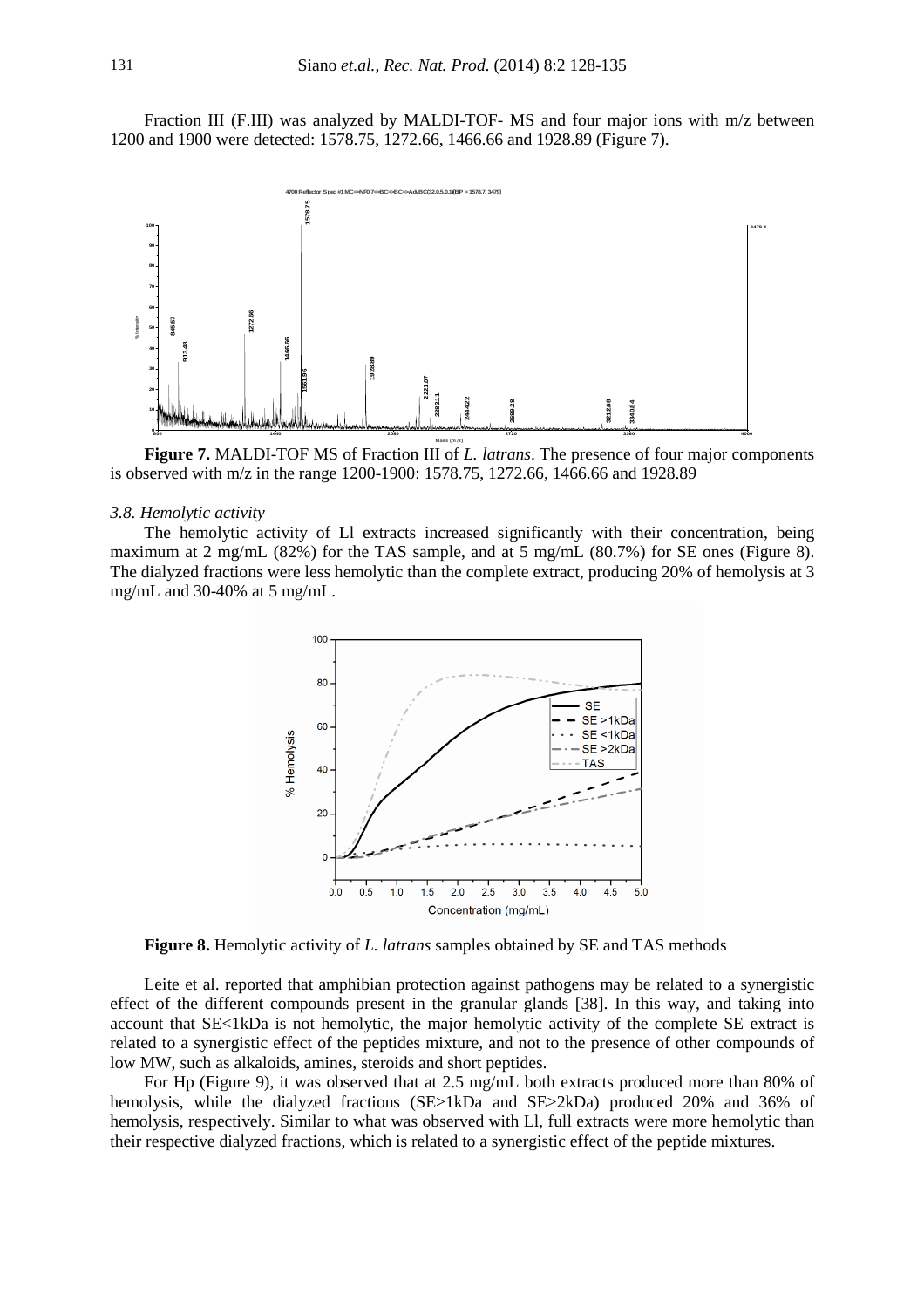

**Figure 9.** Hemolytic activity of *H. pulchellus* samples obtained by SE and TAS methods

While the ability to lyse human erythrocytes is not a desired feature in molecules of therapeutic interest, in this study it was considered as a positive indicator of toxic effect and interaction with membranes.

*3.9. Inhibition assays of butyrylcholinesterase (BChE)* 

Figures 10 and 11 show the enzyme inhibition variations with the concentration of the tested samples. For Ll (Figure 10), the highest percentage of inhibition (27.5%) was obtained at 1.25 mg/mL with fraction SE>1kDa and the decrease in inhibition observed at higher concentrations could be related to aggregation effects.



**Figure 10.** Inhibitory effect of *L. latrans* samples obtained by TAS, SE and dialysis (SE> 1kDa and SE <1kDa) on BChE enzyme activity.

The inhibitory activity of the TAS sample of Ll was similar to that of SE>1kDa at 5 mg/mL. This was considered an interesting result because a reduced number of ions were detected in the TAS sample by MS, some of which may correspond to truncated fragments of ocellatins (see figure 4C).

At 5 mg/mL, the TAS sample of Hp produced an inhibition of the BChE enzyme of 44%, slightly higher than that produced by SE at the same concentration (40%) (Figure 11). In relation to the dialyzed fractions, the inhibitory activity was higher in fraction ES<1kDa, suggesting that the inhibitory activity may be related to the presence of short peptides, and other small molecules like alkaloids, biogenic amines, etc.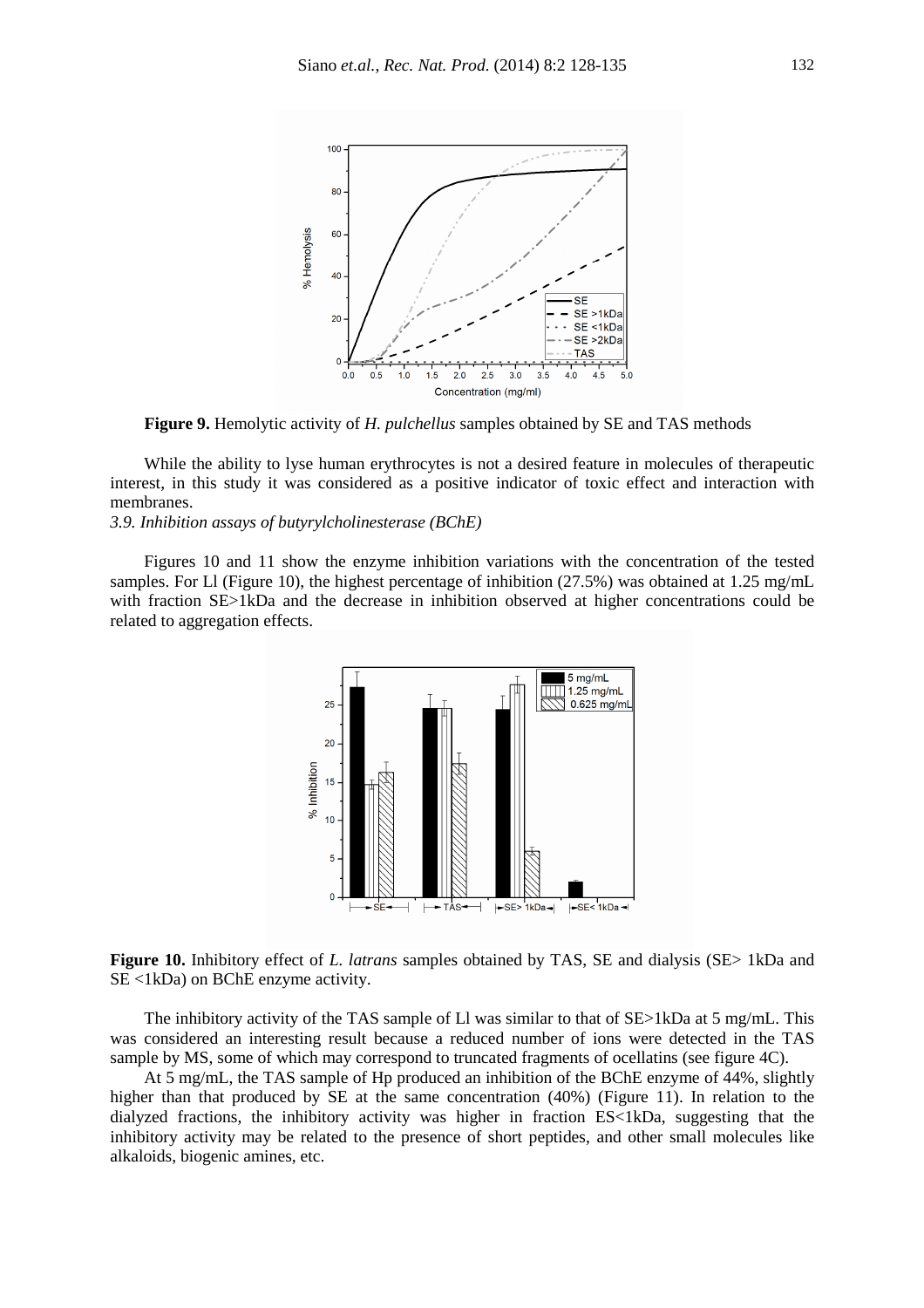

**Figure 11.** Inhibitory effect of *H. pulchellus* samples obtained by TAS, SE and dialysis (SE> 1kDa and SE <1kDa) on the BChE enzyme activity.

There are no previous reports that demonstrate antibutyrylcholinesterase activity of biological samples from species of the Hylidae and Leptodactylidae families.

In general, samples obtained from Ll by SE showed higher antimicrobial activity against Gram (+) and Gram (-) bacteria than those obtained by TAS. Also, SE extract of Ll inhibited the growth of *Mycobacterium tuberculosis* H37Rv strain.

In the specific case of Hp, both extracts (SE and TAS) showed similar biological properties, although their composition was different. The results suggested the BChE inhibitory activity of Hp is related to the presence of compounds with low molecular weight.

According to these results, both extraction methods are useful and complementary for the study of the biological properties of new anuran amphibian species.

**Abbreviations:** AChE, acetylcholinesterase; ACN, acetonitrile; AD, Alzheimer's disease; BChE, butyrylcholinesterase; FAS, fasciculins; HPLC, high-performance liquid chromatography; Hp, *Hypsiboas pulchellus*; Ll, *Leptodactylus latrans*; MS, mass spectrometry; MALDI, Matrix-assisted laser desorption/ionization; RP, reverse phase; rt, retention time; SE, solvent extraction; TAS, Transcutaneous amphibian stimulation.; TOF, time of flight.

## **Acknowledgments**

This work was supported by grants from ANPCyT (PICT 2010 Nº 428 Project) and UNL (CAI+D 2009 Project) from Argentina.

The authors thank Paola Peltzer, Andrés Attademo and Agustín Bassó for field assistance.

# **References**

- [1] R.I. Lehrer and T. Ganz (1999). Antimicrobial peptides in mammalian and insect host defence, *Curr. Opin. Immunol.* **11**, 23-27.
- [2] R.I. Lehrer, T. Ganz and M.E. Selsted (1991). Defensins: endogenous antibiotic peptides of animal cells, *Cell* **64**, 229-230.
- [3] C.L Bevins and M. Zasloff (1990). Peptides from frog skin, *Annu. Rev. Biochem*. **59**, 395-414.
- [4] W.E. Duellman and L. Trueb (1986). Biology of Amphibians. McGraw-Hill, New York.
- [5] J.M. Daly, H.M. Garraffo, T.F. Spande, L.A. Giddings, R.A. Saporito, D.R. Vieites and M. Vences (2008). Individual and geographic variation of skin alkaloids in three species of Madagascan poison frogs (Mantella), *J. chem. Ecol*. **34**, 252-279.
- [6] J.W. Daly, H.M. Garraffo, T.F. Spande, H.J. Yeh, P.M. Peltzer, P.M. Cacivio, J.D. Baldo and J. Faivovich (2008). Indolizidine 239 Q and quinolizidine 275I. Major alkaloids in two Argentinian bufonid toads (Melanophryniscus), *Toxicon* **52**, 858-870.
- [7] L.H. Lazarus and M. Attila (1993). The toad, ugly and venomous, wears yet a precious jewel in his skin, *Prog. Neurobiol.* **41**, 473-507.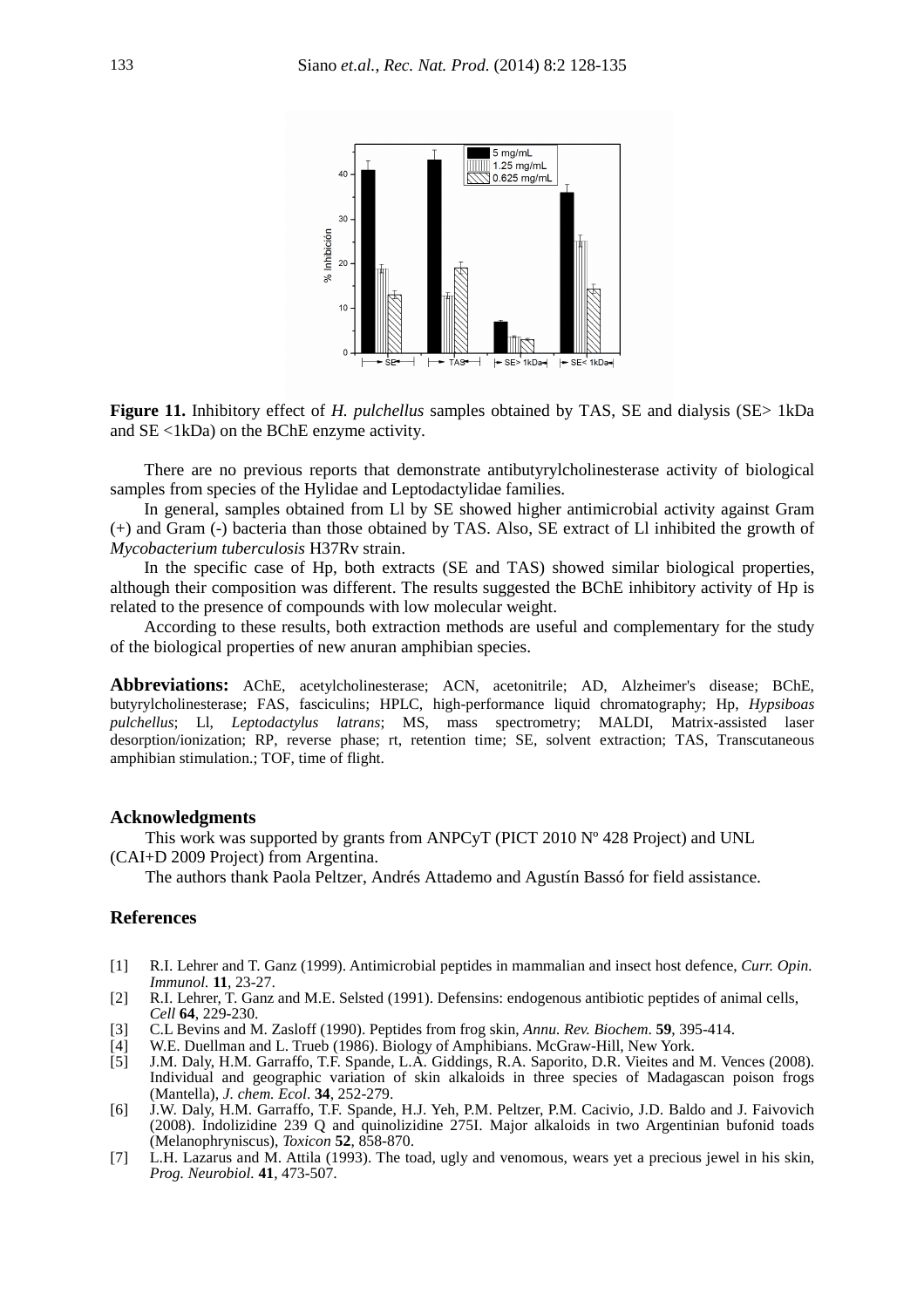- [8] J.M. Conlon, J. Kolodziejek and N. Nowotny (2004). Antimicrobial peptides from ranid frogs: taxonomic and phylogenetic markers and a potential source of new therapeutic agents, *Biochim. Biophys. Acta* **1696**,1-14.
- [9] R.A. Cruciani, J.L. Barker, M. Zasloff, H.C. Chen and O. Colamonici (1991). Antibiotic magainins exert cytolytic activity against transformed cell lines through channel formation, *Proc. Natl. Acad. Sci. USA*. **88**, 3792-3796.
- [10] S. Kim, S.S Kim, Y.J. Bang, S.J. Kim and B.J. Lee (2003). In vitro activities of native and designed peptide antibiotics against drug sensitive and resistant tumor cell lines, *Peptides* **24**, 945-953.
- [11] M.L. Mangoni (2011). Host-defense peptides: From biology to therapeutic strategies, *Cell Mol. Life Sci.* **68(13)**, 2157-5159.
- [12] L.G. Gebhard, F.U. Carrizo, A.L. Stern, N.I. Burgardt, J. Faivovich, E. Lavilla and M.R. Ermácora. (2004). A Kazal prolyl endopeptidase inhibitor isolated from the skin of *Phyllomedusa sauvagii*, *Eur. J. Biochem.* **271**, 2117-2126.
- [13] A. Sánchez Riera, A. Daud, A. Gallo, S. Genta, M. Aybar and S. Sánchez (2003). Antibacterial activity of lactose-binding lectins from *Bufo arenarum* skin, *Biocell* **27**, 37-46.
- [14] R. Zhang, M. Zhou, L. Wang, S. McGrath, T. Chen, X. Chen and C. Shaw (2010). Phylloseptin-1 (PSN-1) from *Phyllomedusa sauvagei* skin secretion: a novel broad-spectrum antimicrobial peptide with antibiofilm activity, *Mol. Immunol.* **47**, 2030-2037.
- [15] K.N. Pandey (2010). Small peptide recognition sequence for intracellular sorting, *Curr. Opin*. *Biotechnol.* **21**, 611-620.
- [16] G.M. Oremek and N. Sapoutzis (2003). Pro-gastrin-releasing peptide (Pro-GRP), a tumor marker for small cell lung cancer, *Anticancer Res.* **23**, 895-898.
- [17] Z. Yu, W. Zhao, J. Liu, J. Lu and F. Chen (2011). QIGLF, a novel angiotensin I-converting enzymeinhibitory peptide from egg white protein, *J. Sci. Food. Agric.* **91**, 921-926.
- [18] R.J. Falkenstein and C. Pena (1999). Interaction of synthetic peptides from fasciculin with acetylcholinesterase, *J. Protein. Chem.* **18**, 233-238.
- [19] Q. Yu, H.W. Holloway, T. Utsuki, A. Brossi and N.H. Greig. (1999). Synthesis of novel phenserine-basedselective inhibitors of butyrylcholinesterase for Alzheimer's disease, *J. Med. Chem.* **42**, 1855-1861.
- [20] J. Filho, K. Medeiro, M. Diniz, L. Batista, P. Athayde-Filho, M. Silva, E. da-Cunha, J. Silva Almeida and L. Quintans-Júnior (2006). Natural products inhibitors of the enzyme acetylcholinesterase, *Rev. bras. Farmacogn.* **16**, 258-285.
- [21] R.E. Becker, P. Moriearty, L. Unni and S. Vicari (1996). Cholinesterase inhibitors as therapy in Alzheimer disease: benefit to risk considerations in clinical application, In: Alzheimer Disease from Molecular Biology to Therapy, *eds*: Becker R. and Giacobini E.,Birkhäuser Boston, USA, pp. 257-266.
- [22] E. Giacobini (1996). Cholinesterase inhibitors do more than inhibit cholinesterase, In: Alzheimer Disease from Molecular Biology to Therapy, *eds*: Becker R. and Giacobini E., Birkhäuser Boston, USA, , pp. 187– 204.
- [23] D. Rodriguez-Ithurralde, R. Silveira, L. Barbeito and F. Dajas (1983). Fasciculin, a powerful anticholinesterase polypeptide from Dendroaspis angusticeps venom, *Neurochem. Int.* **5**, 267-274.
- [24] R. Bolliger and K. Meyer (1957). Isolierung und Identifizierung der Steroide des Giftsekretes der Berberkröte (Pantherkröte) *Bufo mauretanicus*, *Helvet. Chim. Acta* **40**, 1659-1670.
- [25] M. Roseghini, G. Falconieri Erspamer, C. Severini and M. Simmaco (1989). Biogenic amines and active peptides in extracts of the skin of thirty-two European amphibian species, *Comp. Biochem. Physiol. C Toxicol. Pharmacol*. **94**, 455-460.
- [26] J.F. White and R. Britanisky (1986). Adrenergic agents stimulate and cholinergic agents inhibit  $H^+$ secretion by amphibian jejunum, *Am. J. Physiol.* **251**, G405-G412.
- [27] M.J. Tyler, D.J. Stone and J.H. Bowie (1992). A novel method for the release and collection of dermal, glandular secretions from the skin of frogs, *J. Pharmacol. Toxicol. Methods* **28**, 199-200.
- [28] J.B. Grant and B. Land (2002). Transcutaneous Amphibian Stimulator (TAS): A device for the collection of amphibian skin secretions, *Herpetol. Review* **33**, 38-41.
- [29] ASIH. (2004). Guidelines for use of live amphibians and reptiles in field and laboratory research. Herpetological animal care and use committee (HACC) of the American Society of Ichthyologists and Herpetologists. Washington DC, USA.
- [30] J.R. Tagg and A.R. McGiven (1971). Assay system for bacteriocins*. Appl. Microbiol*. **21**, 943.
- [31] C. Leite, A. Beretta, I. Anno and M. Telles (2000). Standartization of broth microdilution method for *Mycobacterium tuberculosis*, *Mem. Inst. Oswaldo Cruz* **95**, 127-129.
- [32] A. Siano, M.V Húmpola, M.C. Rey, A. Simonetta and G.G. Tonarelli (2011). Interaction of acylated and substituted antimicrobial peptide analogs with phospholipid-polydiacetylene vesicles. Correlation with their biological properties, *Chem. Biol. Drug Des.* **78**, 85-93.
- [33] A. Siano, G. Tonarelli, M.S. Imaz, J.C. Perin, N. Ruggeri, M. Lopez, M.N. Santi and E. Zerbini (2010). Bactericidal and hemolytic activities of synthetic peptides derived from granulysin, *Protein Pept. Lett.* **17**, 517-521.
- [34] G.L. Ellman, K.D. Courtney, V. Andres and R.M. Featherstone (1961). A new and rapid colorimetric determination of acetylcholinesterase activity, *Biochem. Pharmacol.* **7**, 88-95.
- [35] P.K. Smith, R.I. Krohn, G.T. Hermanson, A.K Mallia, F.H. Gartner, M.D. Provenzano, E.K. Fujimoto, N.M. Goeke, B.J. Olson and D.C. Klenk (1985). Measurement of protein using bicinchoninic acid, *Anal. Biochem.* **150**, 76-85.